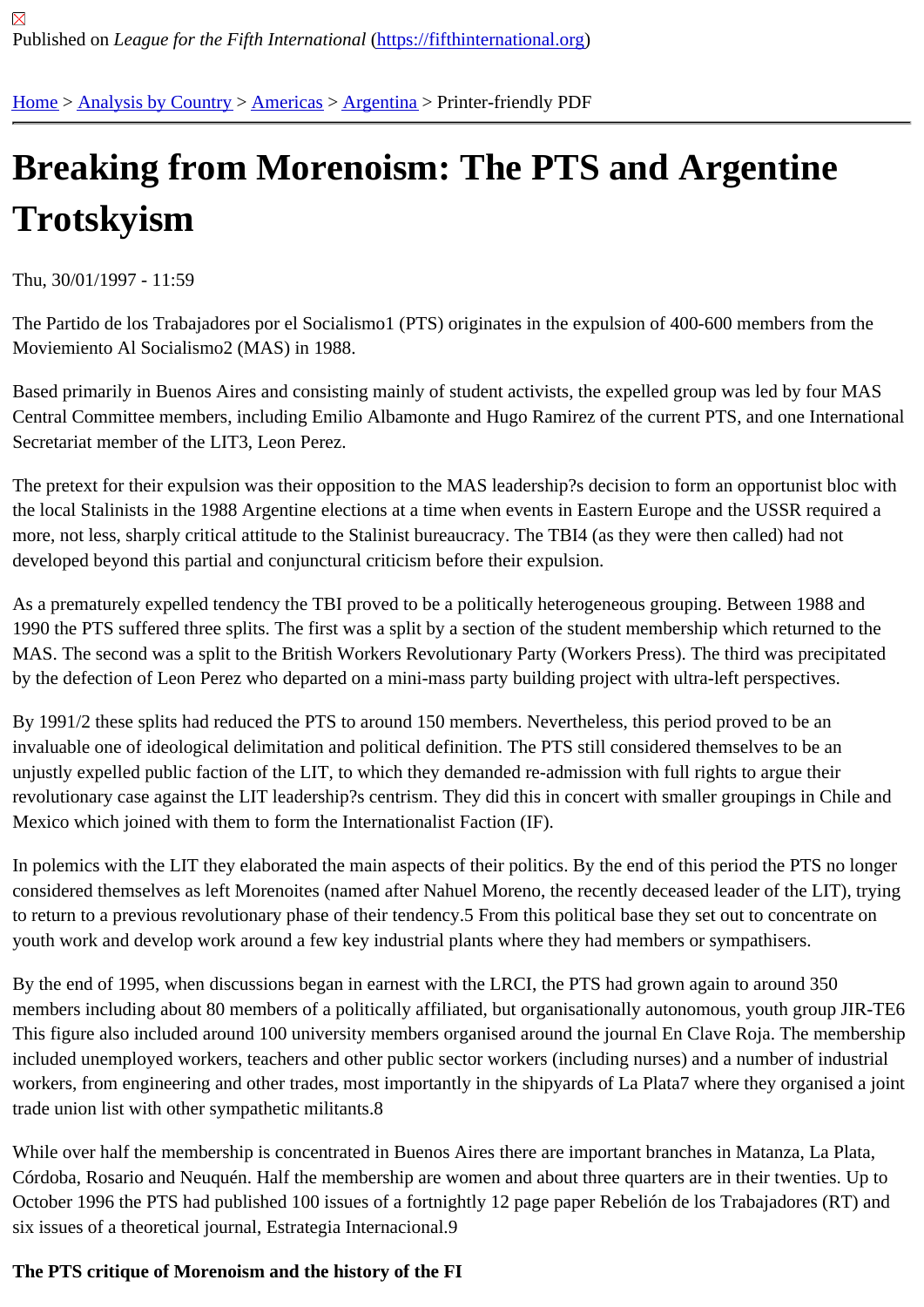During the years 1993-95 the PTS deepened its critique of Morenoism. An article published in 1995 aimed to, ?draw us closer to a revolutionary programme and theoretical demarcation against the current from which we originated . . . ?

While starting with a critique of the policies of the MAS since the Malvinas War and the downfall of the military regime (1982-3) they insisted that:

? . . . in our understanding there were other errors and capitulations before those of this period, and that without doubt they were undertaken in the face of the sharpest points of the Argentine working class struggles. These were, without any room for doubt, those that occurred during the ?Peronist resistance? to the gorilla coup of 1955; in the revolutionary period opened by Cordobazo and that would end?not before one of the greatest actions of the Argentine working class: the general strike known as ?Rodrigazo??with the smashing of the masses by the semi-fascist coup of Videla . . . ?10

In each of these periods Moreno was guilty of adaptations to the Peronist trade union bureaucracy and thus to left-Peronism.

Running throughout this centrist history of Morenoism, the PTS argued, was Moreno?s brazen revision of the theory of Permanent Revolution, his explicit rejection of the leading role of the working class and its revolutionary party in the struggle to accomplish revolutionary democratic tasks and his rejection of the centrality of soviets in the struggle for power:

Moreno?s reasons for rejecting these essential elements of Leninism and Trotskyism lie in a chronic objectivism. Moreno states that:

? . . . the objective force of the world revolution, combined with the crisis of leadership in the world proletariat and the insoluble crisis of imperialism, enables the February/national type revolutions from which the theory [of Permanent Revolution] was drawn, to go further; that petit bourgeois parties may take the power and initiate socialist revolution.?11

He therefore concludes:

? . . . it is not necessary that it is the working class and the revolutionary Marxist party that may lead the process from democratic to socialist revolution.?12

The PTS show how this false objectivism, which transforms the conscious political tasks of a revolutionary party into a spontaneous process independent of such a party, is identical to the centrism of Andrés Nin and the Spanish POUM which Trotsky polemicised against in the 1930s. They expose the vulgarity of Moreno?s characterisation of the objective process as the historical locomotive which either stops at, or goes full speed through, certain stations.

If it stops at the station of bourgeois democracy then we have a ?democratic revolution?. Moreno gives the example of the Second World War which, in Western Europe, resulted in an ?anti-fascist democratic revolution?. However, if the train rushes through that station then we have a ?socialist revolution? regardless of who the train driver is?as was the case in the post-war states taken over by the Stalinists.

Moreno and the MAS?s replacement of Permanent Revolution by an automatically self-extending ?democratic revolution?, one leading to a ?workers? and peasants? government? composed of coalitions of reformist and even bourgeois parties, is integrally linked, say the PTS, to Moreno?s open rejection of the strategy of soviets. In an article co-signed with Miguel Romero, Moreno states:

? . . . soviets were a feature of the revolutions after the First World War, but after that they have been the exception, or simply have not re-emerged?.

In contrast to this rarity, petit bourgeois leaders of the workers and peasants have come to the fore in all revolutions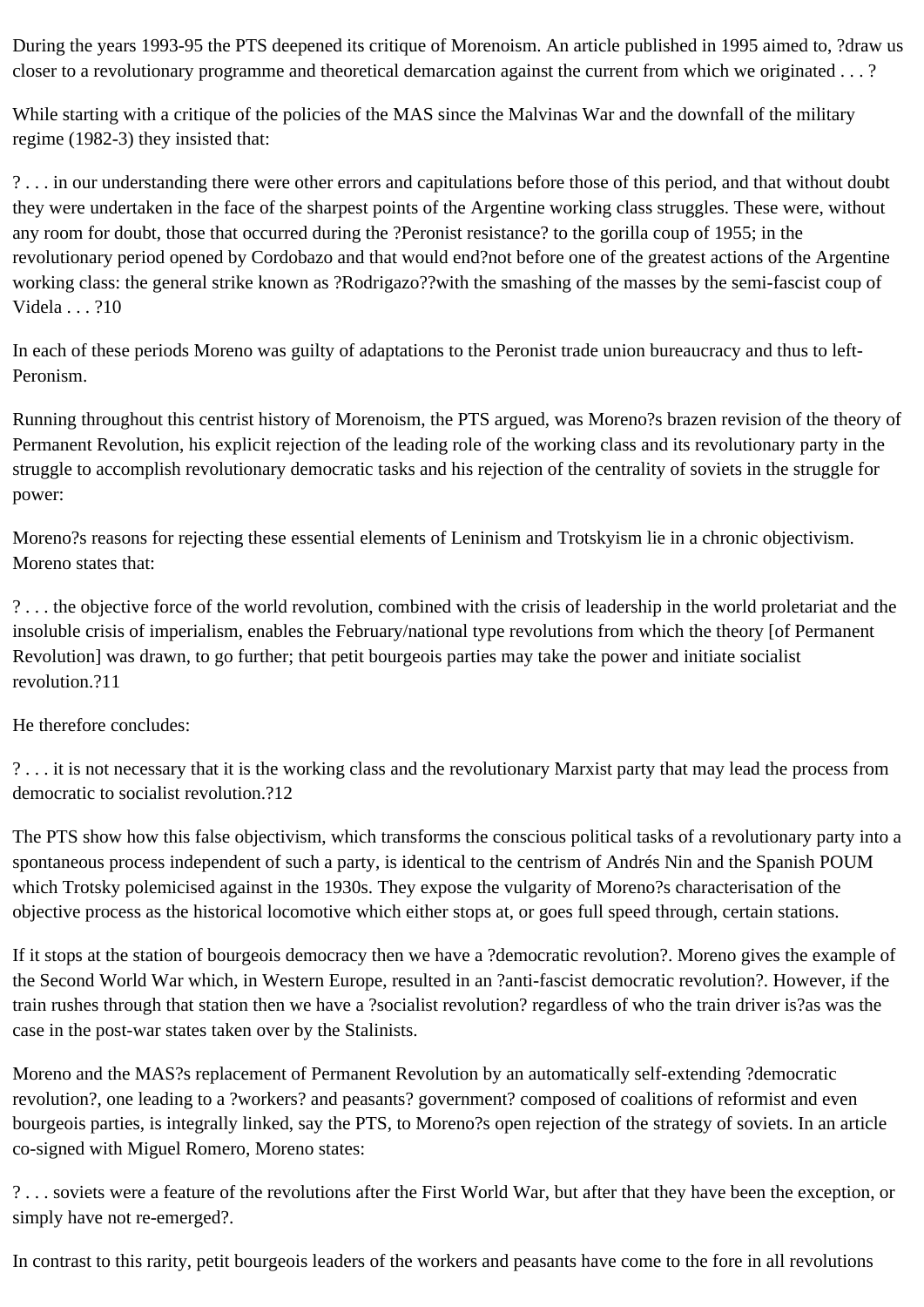since then. The conclusion of Moreno and Romero is that, ?for us the slogan of the Workers? and Peasants? government, is the main political slogan?, one which ?constitutes the central aspect of all revolutionary politics?. Clearly, this replaces the strategic centrality of the soviet with the episodic tactic of the workers? and peasants? government turning both Leninism and Trotskyism on its head.

The PTS correctly insist:

?The workers? councils (soviets) ended up being established in the revolutionary Marxist programme . . . as the most finished form of organisation of the revolutionary masses, an organisation on the basis of which can be constructed a new state on the day following the destruction of the old bourgeois order. Nevertheless, Morenoism is a current that has persistently denied . . . this fundamental aspect of Trotskyist politics.?13

The conclusion of the PTS is that the overt revisionism of the 1980s represents the hardening or crystallisation of Morenoism into centrism:

?If in the earlier periods we can speak of serious political mistakes of a party with strong centrist traits, with the theoryprogramme of the ?Democratic Revolution? of the MAS, one enters into the terrain of open theoretical revisionism and crystallised centrism.?14

The LRCI appreciates the seriousness of this critique of Moreno?s objectivism (processism) which coincides with the critique which we have made of post-1951 degenerate Trotskyism. since 1983.15

The weakness of this critique, in our view, is that despite its recognition of Moreno?s errors in the 1950s and 1960s it still gives too great an emphasis to the rightward degeneration of Morenoism in the 1980s and implies continuing illusions in the ?left? Morenoism of the late 1970s and early 1980s. This is the period of Moreno?s polemics with Ernest Mandel and Pierre Lambert. For example, the PTS have claimed that a ?principled thread of continuity? within the post-war Trotskyist movement can be seen in ?the fight between the North American SWP and the PST of Argentina against the diversion into guerrillaism in Latin America led by Mandel?16, as well as the lessons drawn by the Morenoite current from the Portuguese revolution.

While it is certainly true that Moreno was able to adopt a left stance vis-a-vis these tendencies (which he was in an unprincipled bloc with up until the two splits in 1979 and 1981 respectively), his ?leftism? was neither consistent with his past theories nor manifest in his own practice.

The LRCI does not believe that the PST was Trotskyist ?with centrist traits? but a centrist party with Trotskyist vestiges, or more correctly in Trotskyist disguise. We believe that the errors of Moreno were no less fundamentally centrist. Sometimes these errors had a sectarian, an adventurist or an ultra-left character rather than a rightist opportunist one. But, nevertheless, they propounded a false strategy and a distorted programme.

They were often so tactically ultra-left towards the mass workers? parties that they strengthened the latter?s hold over the mass of the workers and isolated the vanguard from them. The overall ?leftism? of those who called themselves Trotskyists in the 1970s was the product of the objective situation of revolutionary upheavals in the semi-colonial world and of severe class struggles in the imperialist countries as well, a process which pushed some Stalinist parties to the left too.

What was positive in the years 1968-74 was the radicalisation of tens of thousands of workers and youth. These fresh, subjectively revolutionary forces forced the stagnant pseudo-Trotskyist right centrist groups of both the USFI and IC traditions to the left. It was not the remaining features of ?Trotskyism? in these parties which created this mass movement. It was the mass movement which discovered and revived isolated revolutionary aspects of historic Trotskyism within these organisations. But the inveterate centrist leaderships of these ?parties?, which the workers and youth could hardly be expected to overthrow spontaneously, eventually wasted and dispersed this tide of revolutionary consciousness.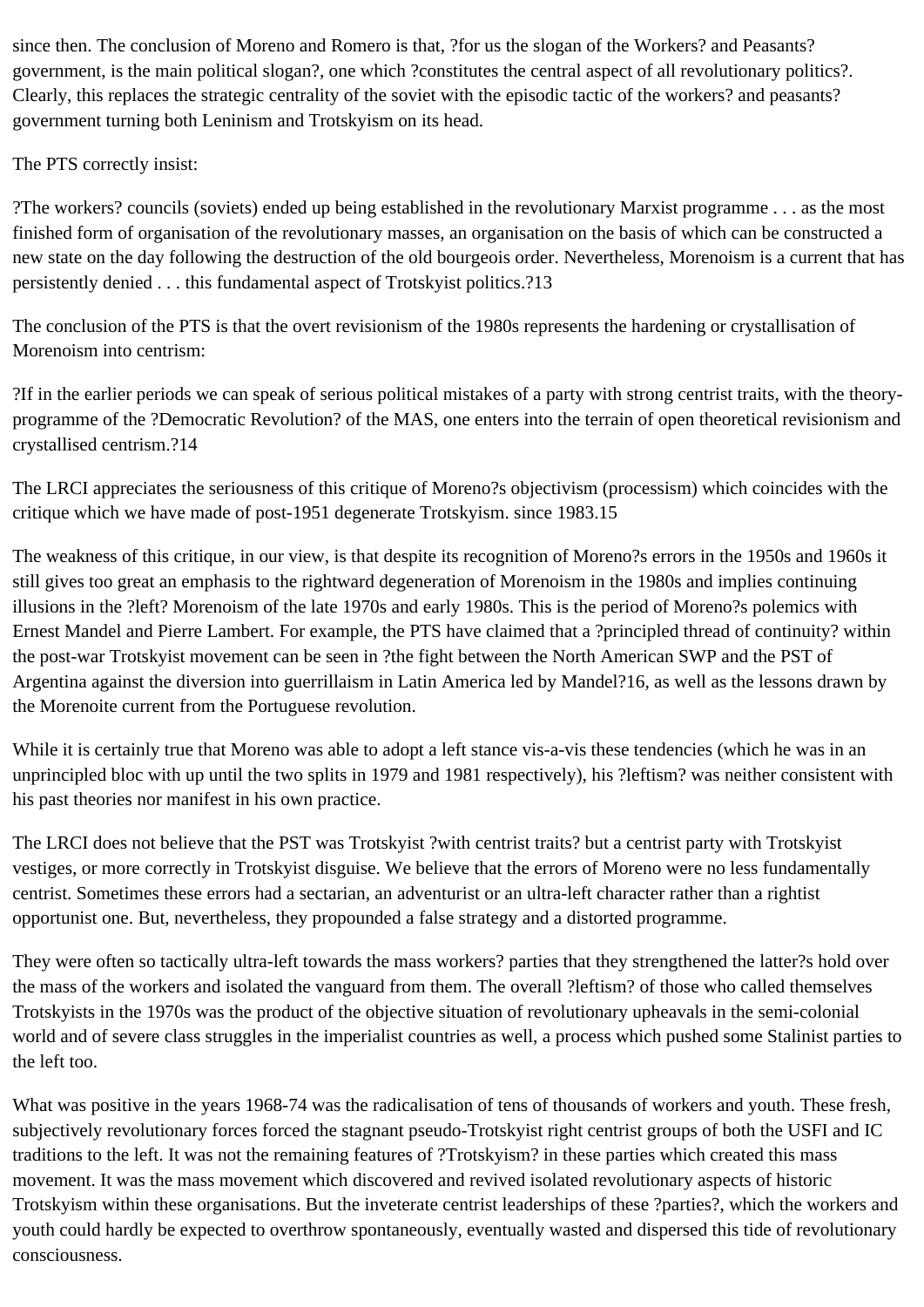What was most positive in these years is that some groups of cadre recognised that a fight was necessary against the centrism of these leaders. The LRCI owes its own origins to these developments just as the PTS owes its origins to a reaction to the opportunist turn of Morenoism in the mid-1980s.

The fact that the leading cadre of the PTS came into political activity during Moreno?s leftist period, and that they were steeled by a period of struggle under the military dictatorship but then witnessed Moreno?s rapid rightwards evolution in the mid-1980s, probably accounts for their overestimation of this turn as the decisive one into ?crystallised centrism?.

We believe that the PTS has yet to resolve its view of the rest of the fragments of the Fourth International (FI). At one level they correctly recognise that, ?none of the divided Trotskyist currents found itself capable of overcoming their centrist conceptions and adopting a revolutionary strategy?17

Yet at the same time the PTS repeat the elision between healthy positions held by the increasingly disoriented, but still revolutionary, FI between 1944-48 with positions adopted by rival centrist fragments of the FI in the 1950s.

So, for example, it is false to identify ?the formation of the IC in the face of the Pabloite orientation towards sui-generis entryism into the Communist Parties?18 as a point of principled opposition.

The opposition of the SWP(US) and Britain?s Gerry Healy to Pablo was over the form of proposed entryist liquidation not the content. Healy, for example, was determined on maintaining his gross opportunism within the British Labour Party (1948-54) and resisted compulsory entryism into the British Communist Party. Healy and Cannon had accepted the perspectives and programme that underlay the entryism sui-generis two years before the formation of the International Committee.

Elsewhere, the PTS assesses the growth of ?Trotskyism? in both its USFI and IC forms in the years 1968-74 too uncritically, citing the daily papers of the LCR and the WRP; the ?strong vanguard parties? built in these years such as Moreno?s PST or the USFI?s PRT in Mexico.

We believe that if the PTS applies the method it used on Morenoism in the 1980s, measuring all the post-1951 ?FI? currents they will discover the same fundamental revisions and crimes repeated over and over again. and not the ?many politically correct and principled fights in the heart of Trotskyism? or ?principled threads of continuity?.19

# **The PTS and the ?new world order?**

The PTS/IF?s analysis of the significance of the historic events of 1989 and the original revolutionary impetus for change in the Stalinist states constitutes a major area of agreement with the LRCI. Both tendencies rejected the ultrapessimistic outlook of the Stalinophile trends within degenerate Trotskyism who saw in the movements for democratic rights and national freedom in Eastern Europe and the USSR simply movements for counter revolution and capitalist restoration.

But the PTS/IF also rejected the facile over-optimism of the Stalinophobes who uncritically regarded those movements as the full reality of the political revolution. Such tendencies failed to observe the negative effects of 40-70 years of Stalinist repression on the consciousness of the masses. They overlooked the impact of the crisis of leadership, including the absence of a revolutionary Trotskyist international organisation able to intervene to help the Russian and East European workers create a revolutionary leadership.

Enormously positive too is the PTS/IF?s recognition that the ?New World Order? is, in reality, a world of disorder, instability and crisis which provides real opportunities for revolutionary organisations to grow. But the PTS/IF also understand the obstacles that stand in the way of such opportunities being taken

Another important area of agreement with the LRCI is the recognition that the post-1989 Stalinist states remained workers? states despite the ousting of the Stalinist parties from power. Both tendencies agreed that after five years or more the process of capitalist restoration had not been completed anywhere (except in East Germany) and that this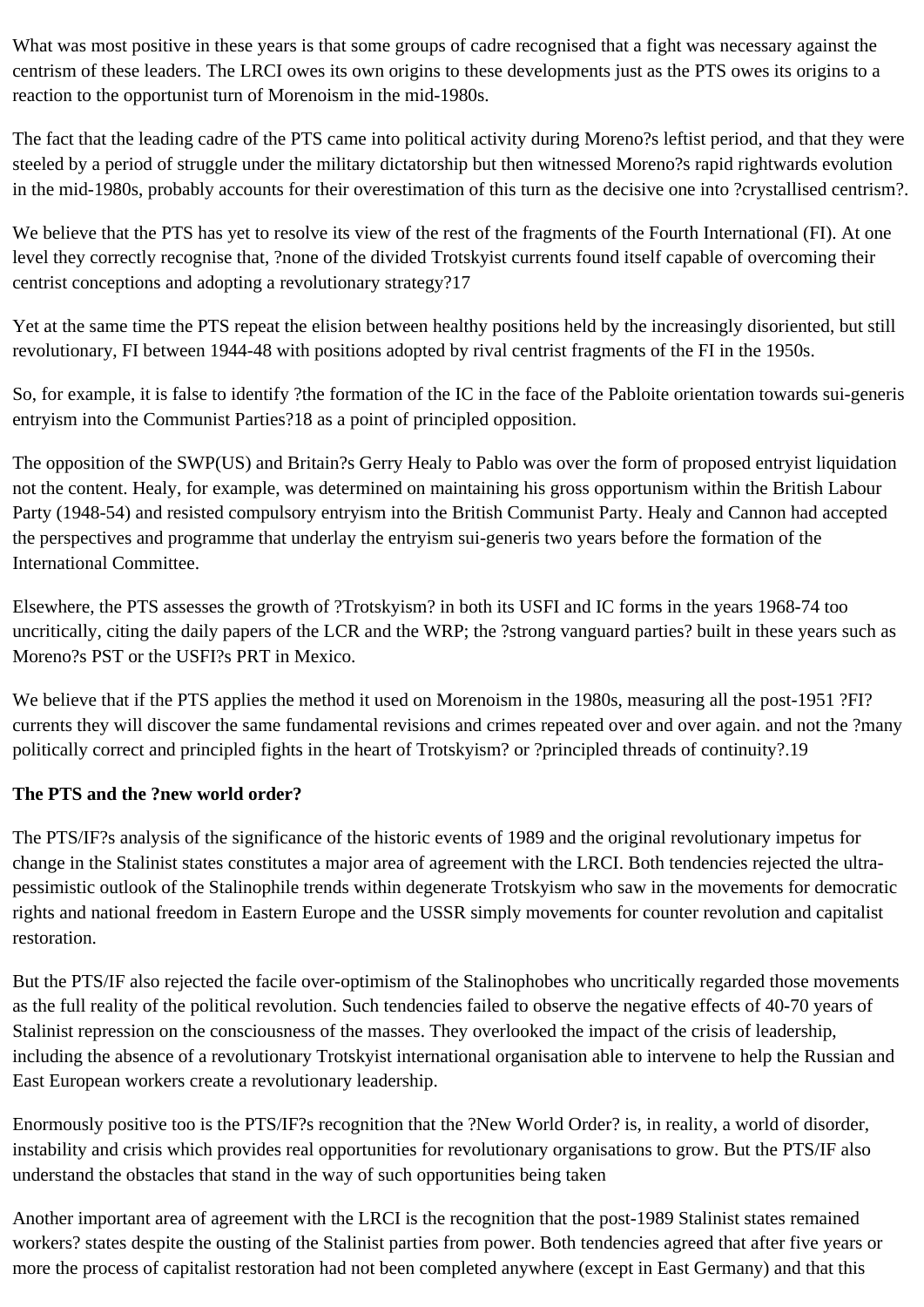process was encountering serious difficulties that could still call forth new struggles by the working class.

For both tendencies to agree on this, and to use similar terms to describe these states (moribund workers? states/workers? states in decomposition), certainly marks out the Trotskyist Faction (TF)20 and the LRCI as being closer to each other on the test of these key world events than to any other tendency of which we know.

There are, however, differences in respect to the causes of the crisis and downfall of Stalinism as well as the nature of the obstacles in the path of completing capitalist restoration. The PTS/TF identified the developing economic crisis of the workers? states (the root cause of the collapse of 1989) as a product of the bureaucracies? various attempts to make the workers pay the cost of Stalinism?s economic failures. The LRCI agrees with this. But the PTS/TF, in our view, over-emphasise one factor - imperialist pressure. They state that ?Yankee imperialism? ?brought its crisis into the heart of the workers? states?21. Increased indebtedness to imperialism and the pressure of the arms race are cited as examples of this.

Certainly this was a vital factor in bringing the crisis to an explosive head in the 1980s. But it is not a sufficient explanation for the crisis. The stagnation in the economies of the workers? states began long before this period of imperialist pressure. Our view is that the root of the collapse lies in the internal contradictions of the Stalinist system of bureaucratic planning itself.

The USSR and Eastern Europe failed what Trotsky called ?the fundamental law of history?in the end that regime will conquer which ensures human society a higher economic standard.?22 The bureaucracy attempted to plan the use of economic resources first and foremost to provide for its own privileges and for the enormous police/military apparatus to conceal and defend them, while simultaneously depriving the working class of any means of determining the plan.

For decade after decade, the promised transition to socialism and communism failed to materialise. Gradually the developmental dynamism of the first few decades of the original economic conquests was undermined. The working class?despite its initial enthusiastic mobilisation to achieve economic targets?was more and more alienated from its ?own? relations of production.

The system of bureaucratic planning suffered from a secular decline in productivity. Once this was recognised by the nomenklatura23 factions of the once confident bureaucracy, suggesting major ?market reforms?, made their appearance. Factional struggle from the 1960s to the 1980s led the bureaucracy to experiment with far-reaching concessions to the market in an attempt to dynamise the economy.

We think that the PTS/FI insufficiently recognised the differentiation within the bureaucracy. They suggest in the Nine Theses that Gorbachev, after launching the policy of perestroika, was the leader of an ?open capitalist restoration? faction in the USSR. The LRCI disagrees with this assessment. In 1987 the LRCI argued24 that Gorbachev represented a belated ?market socialist? response to the crisis of bureaucratic planning, a response that we had seen in Hungary and the CSSR (1968) and Yugoslavia (1965).25

But the crisis of the USSR?s economy was too deep, and the obstruction of the Stalinist command planners too great, for mere ?market socialist? measures to work. Yeltsin represented the (openly pro-imperialist) faction of the bureaucracy that broke with the nomenklatura and, in alliance with imperialism and social forces in the USSR outside of the ruling bureaucracy, urged a speedy, big-bang rush for capitalism. A large and influential sector of the intelligentsia and entrepreneurs in ?civil society? existed which served as an important starting point for the restoration process after 1989. Gorbachev, as a weak bonaparte, merely prepared the way, unleashing forces he could neither control nor ultimately arbitrate between.

With regard to the prospects for the restoration of capitalism the PTS over-estimate the strength of the working class now that Stalinism has been overthrown. There are many objective difficulties facing the imperialists and native probourgeois forces in the moribund workers? states in Eastern Europe and Russia. Working class resistance to the destruction of social welfare and prospect of mass unemployment is one.26 The PTS see the main obstacle, at least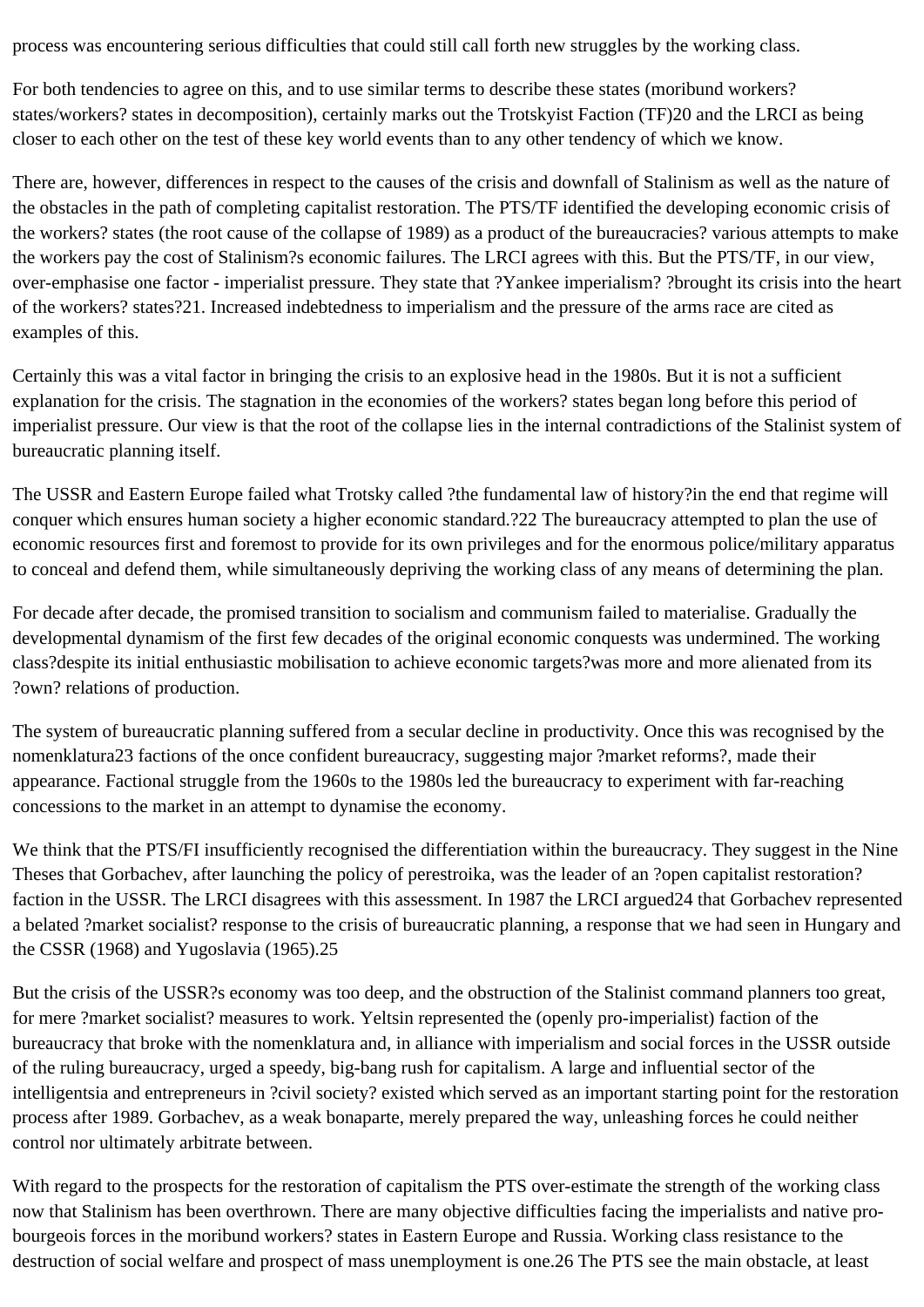outside Eastern Europe, as the strength of the labour movement:

?For this reason we also oppose those who believe that capitalism can be restored in Russia and China without fierce battles between the classes. 227

Russia and China are at very different stages of the restoration process and their ?models? of restoration cannot easily be compared. In the case of Russia the major working class strikes (e.g Russian miners) took place in 1988 and 1990, before the collapse of the CPSU.

Yeltsin secured total power in 1991-93 during which time he provoked a huge economic slump that destroyed savings, reduced real wages to 50% of the 1991 level and privatised the bulk of industry which passed the ownership of most enterprises into the hands of managers and workers.

Unionisation levels fell away and the miners? union became co-opted into the Yeltsin camp. The bureaucracy of the official trade unions gradually became incorporated into the managerial elite, thereby emasculating them as instruments of class struggle against restoration. To date the Russian workers have not found a vehicle for generalised resistance, protest being confined, by and large, to sporadic warning strikes against non-payment of wages.

The atomisation of working class consciousness in Russia is virtually total as a result of nearly seventy years of Stalinism and the unparalleled destructiveness of the of the purges. Will they be able to resist mass unemployment in the next period? We can refer to the experience of Poland, which underwent a similar economic catastrophe in 1990/91. And Poland?s workers had the advantage, in terms of self-organisation as a class, of the mass strikes of 1956, 1970, 1980-82, and of maintaining an underground Solidarnosc and winning its legalisation in 1989. Even with this background, the major strikes of the Polish workers in 1992/93 were against wage ceilings not mass sackings. Moreover, in Russia there is already hidden mass unemployment. But the social welfare system has not been reorganised to make this visible and official. Millions of workers remain attached to idle factories since this gives some access to some food rations and healthcare provision.

The major obstacles to restoration in Russia are, unfortunately, ones of constructing a stable capitalist state machine that can act as an executive committee of a fractious embryonic ruling class and breaking the resistance of the newly privatised factory managers to consistent commercial behaviour.

While these difficulties do allow for the working class to rouse itself into opposition to the remaining stages of the process, it will not do so simply out of spontaneous resistance to mass sackings, which in reality have already taken place. To generalise, we can say that the impact of the deep economic slumps in Eastern Europe and Russia early on in the transformation process provoked mass resistance but also broke it. Mass resistance in the future is likely to be the result of the difficulties of semi-colonial capitalism and sharpened levels of social inequality that flow from this.

Can we observe a common thread in the pre- and post-1989 perspectives that may account for these differences? If so it probably lies in the fact that the PTS/TF has, in our view, inherited from Morenoism (and indeed the whole IC tradition) an exaggerated view of the homogeneity of Stalinism inside the workers? states and of its hegemony and strength in the world labour movement. This is accompanied by a one-sided a view of the role of the apparatus of Stalinism as the chief agent of imperialism in the world.

In the latest issue of Estrategia the PTS argue that in the post-war period (pre-1989) ?the Stalinists, Social Democrats and bourgeois nationalists were able to hold the masses back behind a reformist strategy?28 which tied the revolutionary process up in a ?straitjacket?. Of these three political and ideological forces Stalinism was by far the strongest:

? . . . the mediations that are growing today (Islam, recycled Stalinism, various popular currents etc) are much weaker than the apparatus controlled by the bureaucracy of the Kremlin.?29

For the PTS the failure of imperialism to make some of its counter-revolutionary settlements and peace processes stick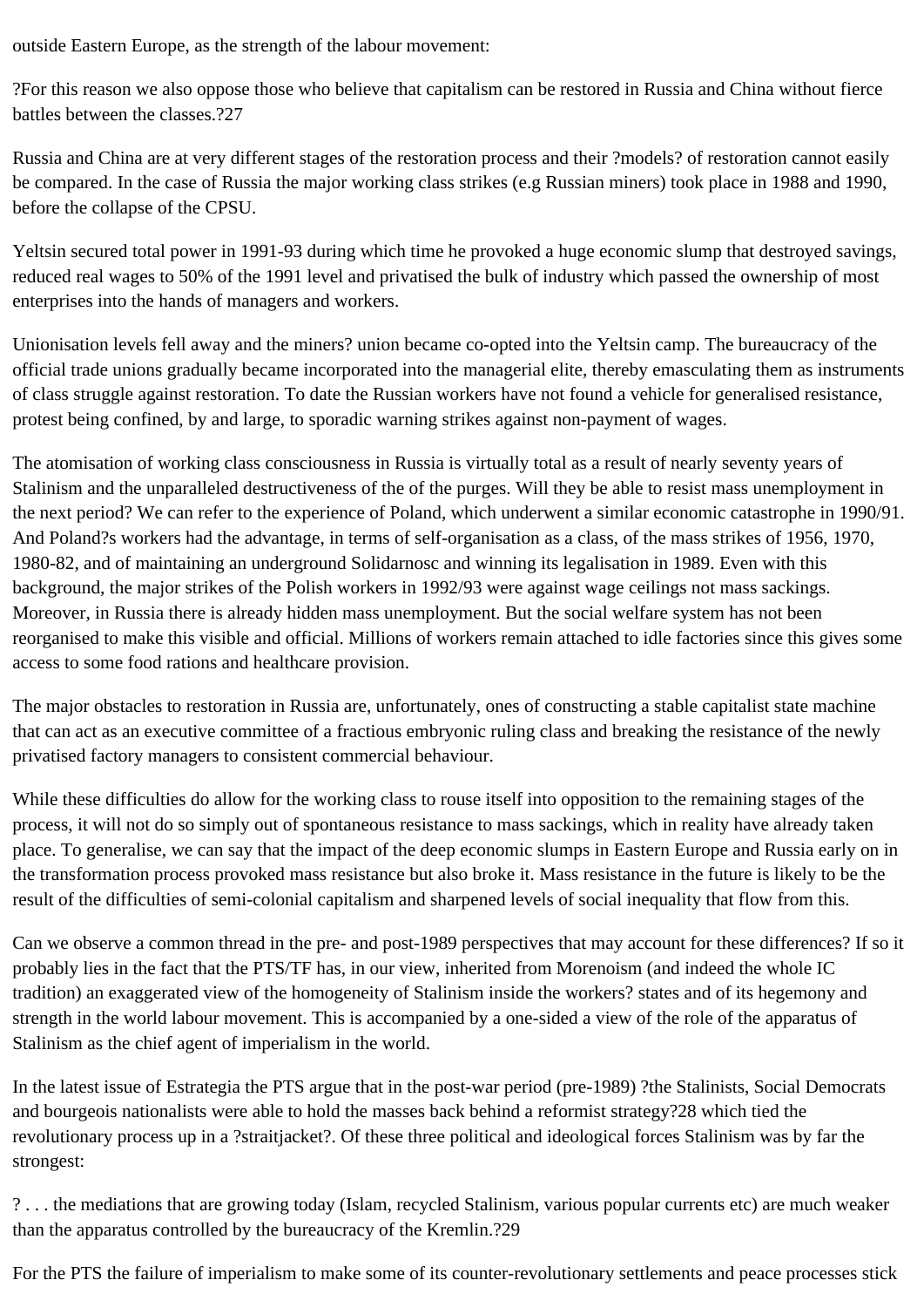is due to the lack of weight these non-Stalinist forces have in the working class and popular movements.

Imperialism is aware of the dangers in destroying all its agencies for class compromise inside the workers? movement and relying solely on open bourgeois forces. It needs post-Stalinist parties and ex-Stalinist social democratic parties and trade union bureaucracies to divert struggles. The events in 1995 in France show how, despite the low numbers in trade unions in France, the trade union bureaucracies were able derail the movement towards a general strike.

The danger now is to believe that because Stalinism has fallen there is little to prevent workers? spontaneous struggles reaching a very high level of generalisation. This leads us to the PTS?s assessment of the world situation after 1989.

### **A world pre-revolutionary situation?**

In an article in Rebelión in 1994 the PTS says that:

? . . . a new period of imperialist decay and the world pre-revolutionary situation (that opened in 1989 with the fall of Stalinism) marks a new opportunity to overcome the crisis of working class leadership.?30

Earlier in the same document it says that ?the flight of the arrow follows . . . a rising revolutionary curve.?

We feel there are two problems with such a summary of the world situation. The first concerns the use of the term ?prerevolutionary situation?; the second returns us to the question of Stalinism.

The LRCI described the events of 1989 as ?an historic turning-point?. The crisis that began in 1989 constituted a more widely generalised revolutionary situation, from East Germany to China, than had existed at any time since 1945-48. Despite the historic lost opportunity of political revolution in the years 1989-90 we believe that, in the medium to long term, the new period opened up by these events is one of greater instability than the forty five years after the Second World War:

l because all the major imperialist powers are still locked into in a 25 year long period of depressed accumulation;

l because inter-imperialist rivalry and regional bloc formation will grow, once robbed of the unifying ?Communist Threat?;

l because Eastern Europe and the CIS states are still more a source of instability than profit.

For these reasons, in the decades ahead, we recognise that the struggles in all parts of the world will be more interlinked than at any time since 1945-48. Since 1991 the LRCI has recognised that we have entered a period which will be marked by deeper revolutionary crises than those which characterised the 1949-89 period.

But does this mean that we are in a ?world pre-revolutionary situation? now?

We agree that we are faced with imperialist disorder in world politics. Events in Bosnia, in Afghanistan, in the Middle East and in Africa all bear this out. We agree that the ability of imperialism to expand economically is severely limited. We agree that this points in the general direction of future revolutionary struggles. But to recognise such trends within the present period is not the same as characterising it, on a world scale, as pre-revolutionary now.

A global pre-revolutionary situation would only be likely in the event that capitalism suffered an overthrow in at least one important country - imperialist or semi-colonial. The PTS have, rather, suggested that the pre-revolutionary situation opened in 1989 and that this has led:

? . . . in a slow, delayed, tortuous and unequal way to an explosive wave of processes developing as far as the West.?31

The PTS describe the character of the struggles of the new world order thus:

?They manifest themselves in the form of basic struggles, mostly spontaneous (the continuity of the Intifada until its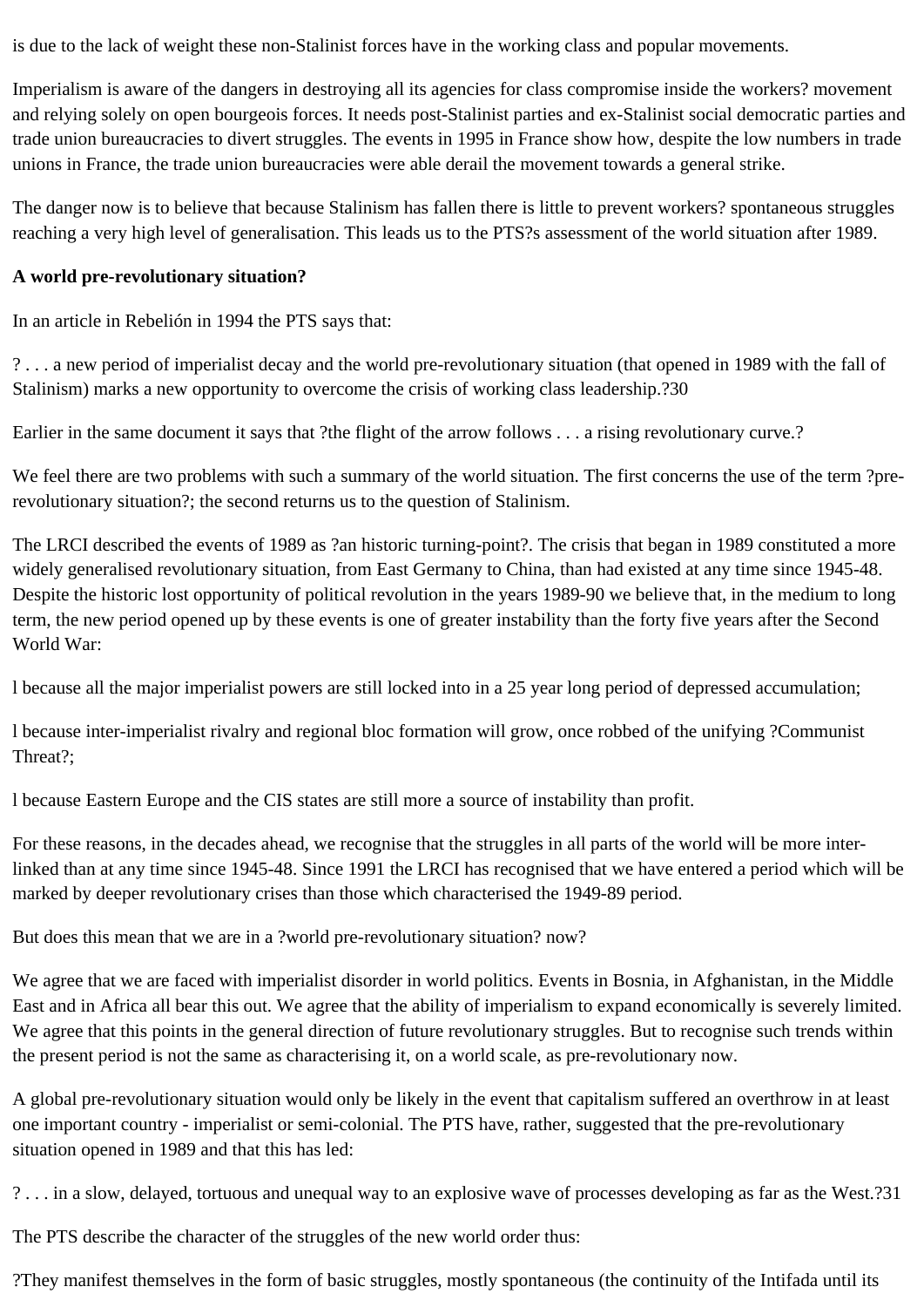deactivation with the signing of the ?Peace Accord?, the anti-Poll Tax revolt in Britain in 1991, Los Angeles in 1992, Santiago del Estero and the later Argentinian revolts in 1994 and 1995, the peasant revolt in Mexico, etc.) . . .

?We are witnessing a slow but insistent increase of real proletarian activity, whose maximum expression was the general strike of the French service workers in November-December 1995. There were similar important manifestations in the battles led by the reanimated working class of the Southern Cone of Latin America. Direct workers? actions were combined (the petrol workers in Brazil, the general strikes in Bolivia and Paraguay, many demonstrations which confronted the ?charra? bureaucracy in Mexico on the First of May this year, etc.) with others which were a mixture of revolts and workers? action (for example, the revolts of the state employed workers in the Argentinian provinces) and important actions of the peasant movements (many demonstrations and land occupations in Paraguay, actions of the ?Sem Terra? of Brasil, etc.).

?Besides, this is all an expression of the process of increased proletarian activity in workers? struggles (which ended up with the combative mobilisation of students) in South Korea, the strike waves that we saw in Greece, Denmark and Belgium, the current mobilisation of workers in Turkey, the workers? movement that toppled the government of Berlusconi in Italy and the strikes and demonstrations which took place in the different European countries against the ?austerity? plans imposed by the Maastricht Treaty.?32

We do not dispute the fact that there are very important linkages and interconnections between struggles today. The unification of Germany in 1990 speeded up the process of EU integration, led to the Maastricht criteria for European Monetary Union and to a series of austerity packages throughout the EU which has heightened the level of class struggle.

Obviously the most important of these so far was the French strike wave of 1995. The 1992 constitutional crisis in Italy, based on the outcry against Tangentopli was also a product of the end of the Cold War leading as it did, within three years, to the collapse of Christian-Democracy and the transformation of the pariah PCI into the PDS as a party of government.

But the links between the struggles should not be exaggerated. Different struggles have different goals and achieve differing levels of generalisation. They do not constitute a single wave of undifferentiated proletarian revolt that would mark the period out as one that is pre-revolutionary on a world scale.

In the USA major strikes, such as the one in General Motors in 1996, are important defensive struggles but not yet examples of a class wide offensive heralding the transformation of the balance of class forces. The Million Man March organised in 1995 by Louis Farrakahn does not represent, despite its formal similarity, an upsurge on the scale of the Civil Rights Movement of the 1960s or the Black revolt of the inner cities.

In Africa the defeats inflicted on the working class in Nigeria by repression, the Rwandan genocide and succeeding wars, and the triumph in South Africa of a democratic counter-revolution, have also weakened the capacity of the workers to wage offensive struggles (in the former cases physically, in the other ideologically). In Asia the sporadic struggles of the South Korean working class and the Indonesian and Burmese democratic struggles stand out, but they are not yet typical of the class struggle across the continent.

In Latin America struggles have erupted, particularly in Bolivia and Argentina, since the end of 1993. In Central America there was a revival during 1995 of struggles in the public sector as well as the Zapatista movement in Mexico. In Brazil the oil workers struck but suffered a defeat. In Nicaragua the Sandinistas have suffered a second crushing electoral defeat after abandoning nearly all their anti-imperialist rhetoric.

Last, but not least, the workers of the Stalinist states are still suffering the effects of atomisation in the aftermath of 1989 and have not yet founded truly independent and effective movements of class struggle capable of halting or even slowing the restoration process.

On the other side of the class struggle balance sheet we have to register the undoubted successes enjoyed by the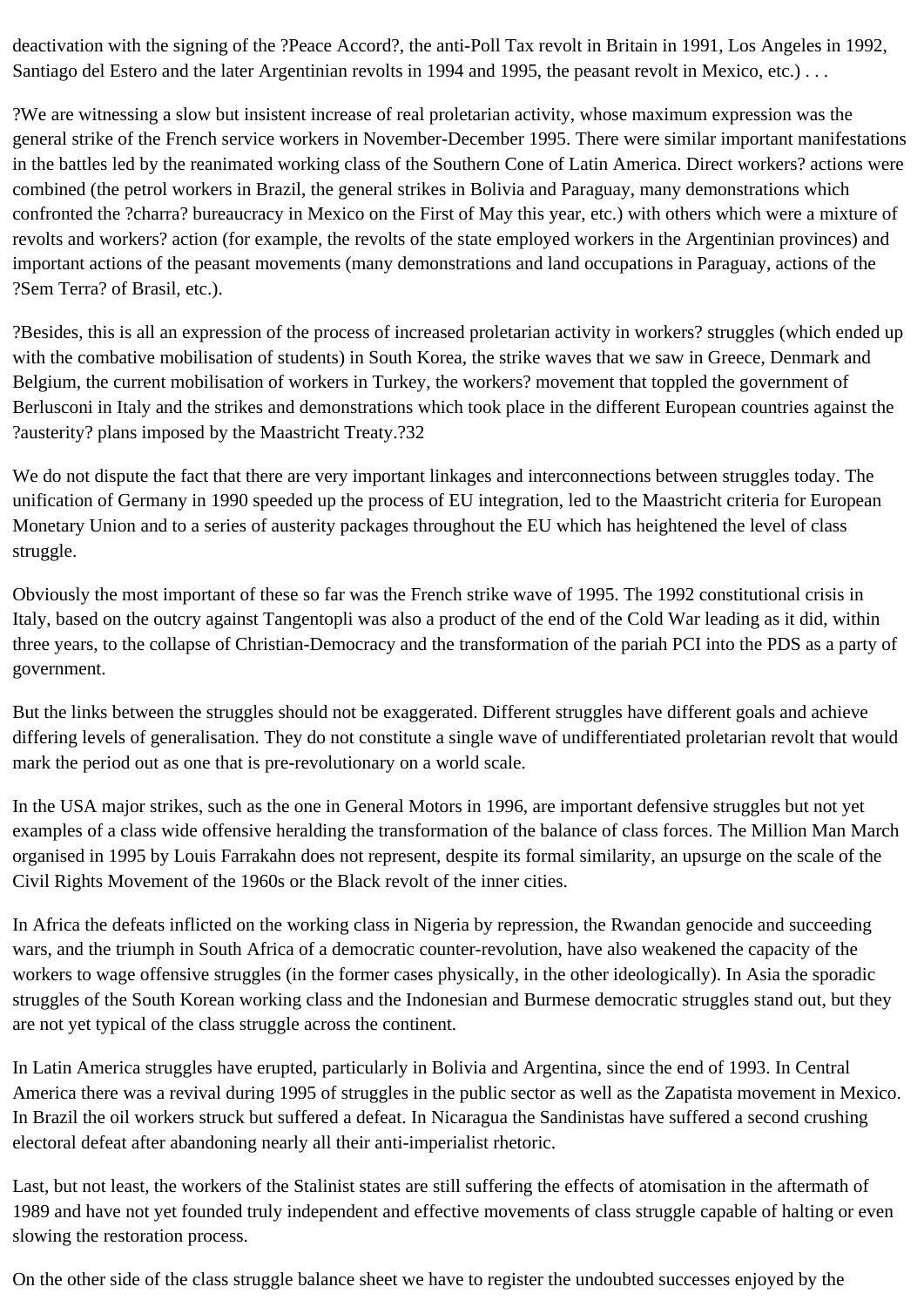bourgeoisie. These include the major victories won by neo-liberalism over the workers? movement in the 1980s - in the USA, Britain, Bolivia etc.

The effects of these defeats are both material (ending of economic and military support to anti-imperialist struggles) and ideological (the discrediting of Communism, Marxism, Socialism, etc). We have to register imperialism?s military victories over the semi-colonies, such as in the Gulf War, and the imposition of reactionary peace deals - South Africa, Middle East.

We believe that revolutionary realism requires us to take into account the defeats suffered as well as the new struggles emerging. That is why the LRCI believes that from 1991 onwards we have been in a reactionary phase, a ?democratic? counter-revolutionary result of the failure of the political revolution in Eastern Europe. The massive move to the right of the entire world labour movement, in Europe, Latin America, and Africa bears witness to this and is a product of it.

Despite our disagreement with the generalised label for the world situation given by the PTS, the comrades do recognise that the current crises and struggles are not linear or guaranteed to have progressive outcomes. They outline three alternative perspectives for the coming period. First, a ?world crash? as a result of a financial crisis which would combine the intensified resistance of the mass movement with increased inter-imperialist conflict. The second alternative would be a generalised development of the present period of defensive resistance, above all in Europe as a result of Maastricht, which would ?open up a popular and workers? counter-offensive like the period of 1968-76.?33

Finally, ?the last possibility (less probable) would arise through the generalisation of partial defeats like the war in ex-Yugoslavia combined with a consolidation and qualitative leap in the process of capitalist restoration in Russia. . . ?34

This ?would mean a historical retreat for the world working class which would be forced to resist in a much more adverse situation. This hypothesis would lead to a deepening of inter-imperialist contradictions in ?dividing up the pot?, which leads us back to the first hypothesis but in much more adverse conditions for the proletariat and the exploited.?

Here we are brought back to our points of agreement with the PTS/TF: we are in a world where the inability of imperialism to really or permanently restore order will take us towards more and more pre-revolutionary situations in countries most affected by the crisis over the coming years and that precursors of this, in the form of explosive defensive struggles against the bourgeois offensive, are already developing. For this reason two and a half years ago the LRCI recognised in its Third Congress Perspectives that:

?Taken together all these factors [description of elements of the crisis and world disorder] indicate that prerevolutionary and even revolutionary situations will develop as the effect of the bourgeoisie?s initial successes wears off. The developing synchronisation of a truly world arena of capitalism?s historic crisis means that any serious victories will precipitate world pre-revolutionary situations in a way they did not in the period 1948-89.?35

### **Tactics towards centrism**

In their latest journal the PTS ?affirm that the struggle for the reconstruction-refoundation of the Fourth International is a task which assumes absolute relevance.?36

They do so for three reasons.The first we have already dealt with?the false belief in ?principled threads of continuity? in post-1951 Trotskyism. A further reason for seeking to rally vanguard forces for a revolutionary international with this slogan is:

? . . . because the historical premises on which the Fourth International were founded are still relevant. We continue to see an epoch of wars, crises and revolutions. Trotsky?s definition of fascism and the popular front have as much relevance today as they did then, that they are extreme resources with which the bourgeoisie confronts the threat of revolution. The crisis of humanity continues to be centred around the crisis of leadership of the world proletariat.?37

Surely, if the nature of the epoch is the reason for raising this slogan then it is also an argument for refounding the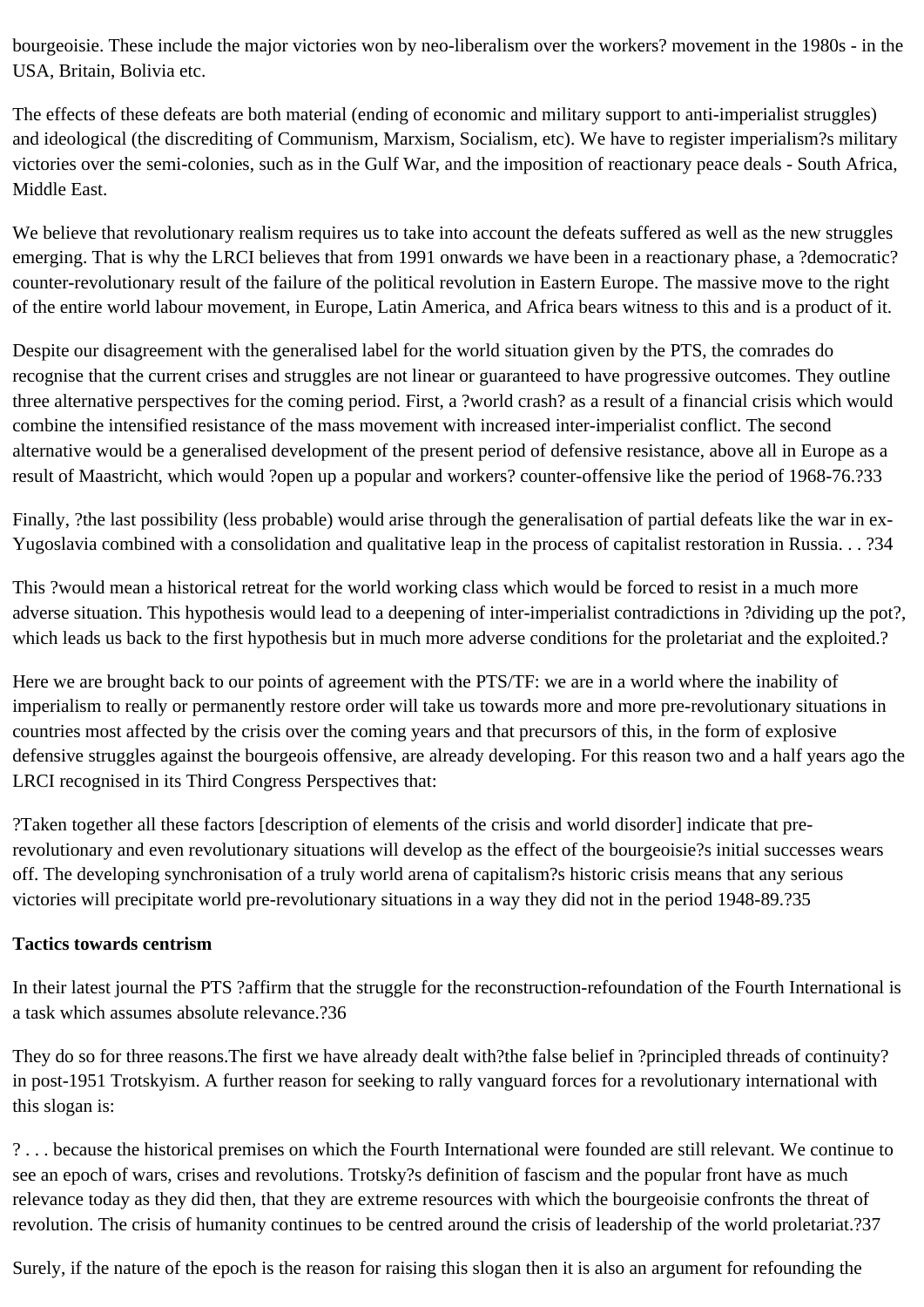Third International. If the reason is more specific?that Trotsky?s own contributions to Marxist theory and strategy remain valid?then we have to recognise that this legacy is also claimed by the centrists who originate in the collapse of the Fourth International after 1951. Centrism has carried out its errors in the name of these theories and under the banner of the Fourth.

Finally, the slogan has validity, according to the PTS, ?because the building of a revolutionary leadership on an international scale could not emerge on anything other than the basis left by Trotsky and the Fourth International. No other political tendency has put forward any better revolutionary conclusions to those contained in the Trotskyist programme.?38

Here the PTS lapse into the mistake of the ?orthodox Trotskyists? of the IC tradition. The PTS assumes that the ?Trotskyist Programme? lies in pristine condition waiting to be reclaimed by its rightful owners, set aside and ignored by 50 years of centrism. Not at all. This programme has been used and abused by the Fourth International and no other. We cannot ?return? to the Transitional Programme any more than Trotsky could ?return? to the programme of Lenin?s Comintern or the Communist Manifesto.

Trotsky?s work, his fight and his International form part of our revolutionary heritage, just as much as Lenin?s revolutionary Third International does. But just as Trotsky broke with the Third when it was still a centrist International because it could not be used for revolution, so today?s revolutionaries base themselves on this heritage and move on.

The ?Fourth International? cannot be written to, visited or debated with; it has no fixed address because as a single unified organisation it ceased to exist in the 1950s. The organisational disintegration and splintering of the FI expresses its programmatic degeneration. This cannot be reversed by reconstructing the fragments into a whole. For this reason we talk of the refounding of a Leninist and Trotskyist International on a renewed programmatic basis.

The slogan ?reconstruct the FI? has been common amongst groups within the IC tradition since the 1953 split. It indicated that despite all the criticism of ?Pabloite revisionism? its members did not regard the split as definitive nor themselves as the continuity of the FI. It is no surprise that the IC groups never created a democratic-centralist FI but contented themselves with denouncing revisionism and calling for ?reconstruction?, i.e. the putting together of the pieces, usually on the conservative (?orthodox?) basis of a ?return? to the Transitional Programme. This was the common view when we first published The Death Agony of the Fourth International and the Tasks of Trotskyists Today (January 1983).

We posed things differently. We held that the fundamental task was to re-elaborate the Transitional Programme so that it provided an operative basis for an international tendency. We hoped to do this in common with other tendencies. Most tendencies, however, denounced us as revisionists for suggesting that the Transitional Programme was not ?valid today??a perfectly adequate basis for reconstructing the FI. Today, hardly a shred is left of this attitude . But also most of the groups who held it have disintegrated, collapsed into the USFI or accommodated to Stalinism, Social Democracy or like WRP (Workers Press) dissolved themselves into a mish-mash coalition of greens and semi-anarchists.

Despite the fervour of the PTS for using the slogan of reconstruct-refound the FI as a rallying call, in launching La Verdad Obrera in September this year the PTS set aside the slogan of founding this new party as an Argentine section of a ?refounded? Fourth International; it finds no place in the draft programme of the new movement. Why?

This will be kept as the private opinion of the PTS to be used as a weapon only against the fragments of ?Trotskyist? centrism internationally; but meanwhile the Argentine workers are told to ?fight for the construction of a world party of revolution?39. But what number or name shall this be and what shall its relationship be to the Fourth which the PTS advocate elsewhere be refounded or reconstructed? And if the Argentine workers are asked to join the struggle for ?a new revolutionary workers party? in Argentina then why not a new International of which this party is but a component?

If the name and the number are not decisive in Argentina then why are they decisive outside Argentina? And if not in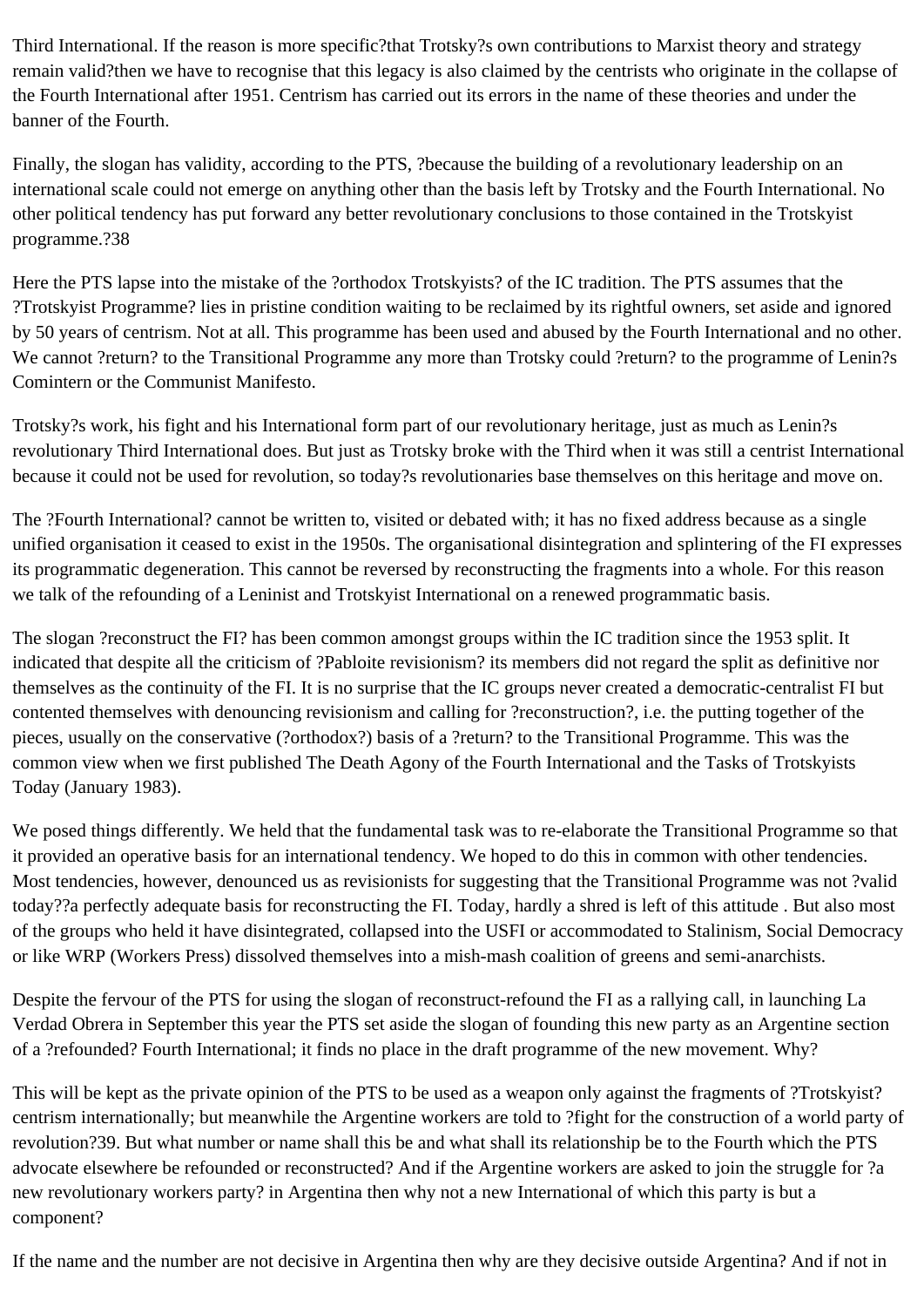Argentina, which has a long tradition of ?Trotskyist? parties with influence in the working class, where else can it be more relevant?

In essence the only reason must be that the Fourth slogan is aimed tactically and narrowly by the PTS at the rank and file of centrist groups of Trotskyist origin. But for us, the task is not to ?reunify? or ?reconstruct? the FI out of the degenerate fragments of Trotskyism but, rather, to rally the best elements within those fragments and outside them to a new, unspotted programmatic banner.

In the first place, this means that genuine Trotskyists must set as their central task the re-elaboration of the Trotskyist programme, refocusing it towards the new period of economic and political crisis that has opened up in the 1970s and 1980s For all these reasons the task facing us is to create a revolutionary International once gain ? a new International ? linked programmatically to, and in full continuity with, Trotsky?s Fourth International and Lenin?s Third and based on a re-elaborated Transitional Programme.

# **The PTS/TF-LRCI discussions**

The PTS/TF is the only avowedly Trotskyist grouping, known to us, which has evolved resolutely leftward, towards genuine Trotskyism since the great turning point of 1989. Such a new trend, if it develops over the coming years, can lay the basis for the refoundation of a new revolutionary international in the longer term, a vital task for the new millennium. But this should not be confused with the widespread ?re- thinking? of the fundamentals of Leninism and Trotskyism and regroupment projects which reject both a common programme and a common discipline (democratic centralism).

The inspiration for these ?new ideas? invariably turns out to be not new at all but warmed over Bernsteinian Revisionism, Menshevism, etc. What does need to be revised today is not the genuine legacy of Lenin and Trotsky but the terrible falsification of it, peddled by the Stalinist parties and the pseudo-Trotskyist parties and Fourth Internationals, as well as the national sects that have dominated the Left for over forty years during the prosperity of the long boom and the heyday of world Stalinism.

The importance of the PTS is that it developed its trajectory towards genuine Trotskyism in conditions when the general evolution of the large ?Trotskyist? groupings has been clearly and consistently rightward.

The PTS is also the only fighting propaganda group which stands as equal in size to the largest ?Trotskyist? organisations in its own country (MAS, MST and PO). It is an organisation which, having developed roots amongst youth and students over the last five years, is now striving to root itself in the vanguard elements of the Argentine working class presently fighting against Menem?s vicious attacks on their economic and social conquests.

As a result of its programmatic work and its successes in party building the PTS is, we believe, also in a position to play a very important role in the creation of a new revolutionary International in the coming years.

In its latest journal the PTS express the challenge that faces our two tendencies very well:

?We are against any dogmatic perspective which while it proclaims formal adhesion to the principles and programmes left by Trotsky, in practice and in daily struggle, denies it. Every truly revolutionary tendency must base themselves on programmatic unity, treating the programme as the common understanding of all the revolutionary tasks. It is not enough to claim formal adhesion to the legacy of principles left by Lenin and Trotsky. In order to achieve this programmatic basis it is also necessary to reach a common understanding of the major historical events after the death of Trotsky and the degeneration of the Fourth International during the post-war period.?40

To deepen fraternal relations to the point of fusion with the PTS/TF on this basis would be of immense significance to the LRCI and its project of building an international tendency capable of building a new International. For this reason considerable resources need to be devoted to achieving this in the years ahead.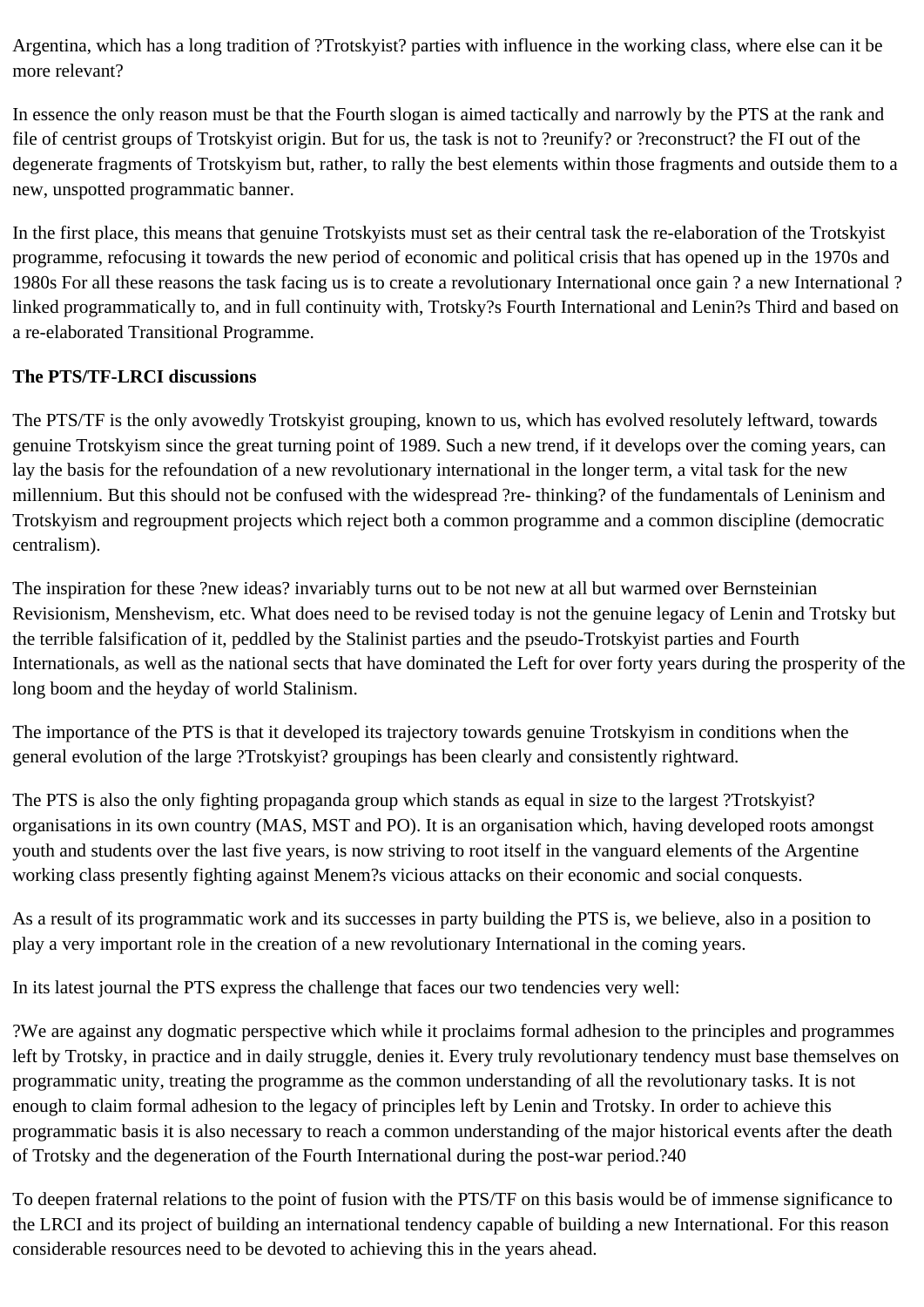In this process of discussion and shared experience the LRCI recognises that we have a great deal to learn since no section of the LRCI has reached a similar stage of party building. The considerable size and implantation of the PTS in youth work, in a smaller way in the unions (private and public sector) oblige it to undertake a considerable amount of systematic work in the day-to-day class struggle. In addition the political evolution away from degenerate Trotskyism (Morenoism in its Argentine form) obliges the leadership of the PTS to undertake a great deal of internal education and cadreisation to ensure that its young membership fully understands, approves and can fight for these ideas.

The PTS?s latest turn, towards building a Movement for a Revolutionary Party41 with its worker and youth supporters and allies on a new programmatic basis, is a major project. In our epoch, as Trotsky said, no new revolutionary programme can be developed on the national terrain alone. The discussions between the LRCI and the PTS on its latest turn demonstrate that both of our tendencies understand this very well. In the coming months we aim to build on these discussions so that advances made by the PTS turn in Argentina are matched by a firm advance towards regroupment between our tendencies internationally.

### **Footnotes**

1 Workers Party for Socialism

2 Movement Towards Socialism.

3 International Workers League, founded in 1982, which the MAS was the leading and largest section of. See Trotskyist International No9 for a critique of the LIT and MAS in the 1980s.

4 International Bolshevik Tendency.

5 The launch of the paper Rebelión in 1991 to replace AS signified the new turn away from being an external faction of the MAS.

6Joventud de Izquierda Revolutionaria- Trabajadora/Estudiantil (Revolutionary Left Youth - Workers/Student)

7 La Plata, about 50 miles south of Bueons Aires, is the capital of the province of Buenos Aires

8 La lista marón

9 They have also produced a collection of articles from their paper between 1988-94 which summarises their critique of Morenoism over national and international issues. JIR-TE produced an irregular paper Hasta La Victoria 10 ?Notes for a history of Argentine Trotskyism?, by Hugo Ramirez and Pablo Cortina in Estrategia Internacional no

4/5 July 1995

11 ?The Strategy of Soviets in the Struggle for a Workers Republic?, Emilio Albamonte and Fredy Lizarrague, in Estrategia Internacional No 4/5 p11

12ibid

13The Strategy of Soviets in the Struggle for a Workers Republic? op cit

14 ibid

15 See, The Death Agony of the Fourth International, Workers Power and Irish Workers Group,London 1982 16?By way of an editorial? in Estrategia Internacional No6 July 1996 p12.

- 17 ibid
- 18 ibid

19 ibid

20 The Internationalist Faction changed its name at an international meeting in January 1996.

21?Nine Theses on the Dynamic and Structure of the World Revolution? in Estrategia Internacional No3 1993 p? 22 ref

23 i.e.the ruling stratum of the bureaucracy responsible for appointments and the self-perpetuation of the caste.

24 ?Theses on Gorbachev? and ?Gorbachev and the Soviet Working Class? in Permanent Revolution No6, London, 1987

25 These measures involve the retention of central planning at least via banking but with market incentives and a degree of autonomy for the enterprises. See ?Plan Versus Market?, Trotskyist Bulletin no9 London 1996

26 See ?Understanding the restoration process? Trotskyist International No7 and ?On the brink of capitalism? Trotskyist International 16 1995. Unfortunatley the working class did not actively resist the break up of direct planning agencies during 1989-92, mistakenly seeing in these part of the apparatus of repression and impoverishment.